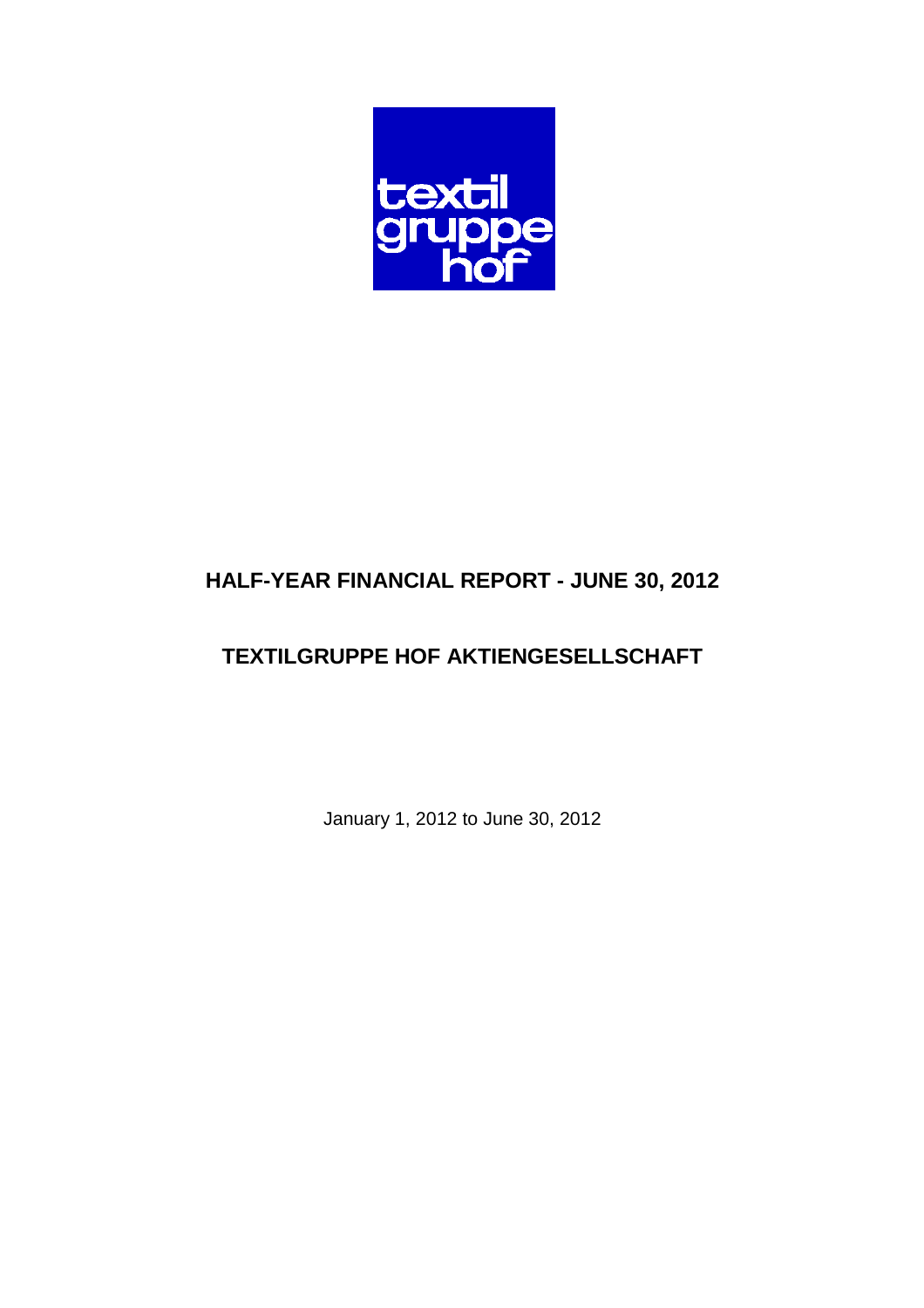## **AN OVERVIEW OF TEXTILGRUPPE HOF GROUP**

Textilgruppe Hof AG (ISIN:DE0006760002; WKN: 676000) based in Hof with subsidiaries in Germany, the USA, the Czech Republic, Romania, as well as a joint venture in India, is the financial holding company of Textilgruppe Hof, which is a group of enterprises within the textile industry, structured as a medium-sized company. The group's main activities include the production of raw and dyed yarn; greige, dyed fabric and decorative fabrics, as well as the production of nonwovens for technical applications and the apparel industry.

Effective June 29, 2009, share prices of the parent company Textilgruppe Hof AG are determined by the OTC market. Therefore they are no longer considered "capital market oriented" or "as listed on the stock exchange" as defined by the HGB (German Commercial Code).

According to its function as the holding company, Textilgruppe Hof AG mainly provides central administrative services for its subsidiaries and has the strategic coordination and guidance function for the group. For tax purposes Textilgruppe Hof AG has profit/loss transfer agreements with relevant associated companies which are involved in the daily operational activities. These affiliates transfer their respective profit to Textilgruppe Hof AG, or may have any losses offset by the company. At the level of the holding company all profit/loss results of the subsidiaries are consolidated and together with the original profit/loss of the Textilgruppe Hof AG it defines the final profit/loss result for Textilgruppe Hof AG. To the extent permitted by tax law, this annual result is charged against tax losses of Textilgruppe Hof AG carried forward.

|                                               | Half-year report<br><b>January 1, 2012</b><br>to June 30, 2012 | Half-year report<br><b>January 1, 2011</b><br>to June 30, 2011 |
|-----------------------------------------------|----------------------------------------------------------------|----------------------------------------------------------------|
| <b>Total revenues</b>                         | 112,371                                                        | 121,605                                                        |
| <b>EBITDA</b>                                 | 9,855                                                          | 9,788                                                          |
| <b>EBIT</b>                                   | 5,303                                                          | 5,324                                                          |
| Cash flow                                     | 7,944                                                          | 7,942                                                          |
| Cash flow from operating activities           | 15,146                                                         | $-5,723$                                                       |
| Consolidated result of the reporting period   | 4,148                                                          | 4,030                                                          |
| Earnings per share (in EURO)                  | 0.762                                                          | 0.740                                                          |
| Equity capital 1)                             | 95,472                                                         | 89,625                                                         |
| Equity ratio (economic equity)                | 59.2%                                                          | 52.8%                                                          |
| Number of employees as of report cut-off date | 1,454                                                          | 1,618                                                          |

## **RELEVANT KEY FIGURES OF TEXTILGRUPPE HOF GROUP**

1) Reported equity capital, incl. special items at 71%, incl. subordinated long-term shareholder funds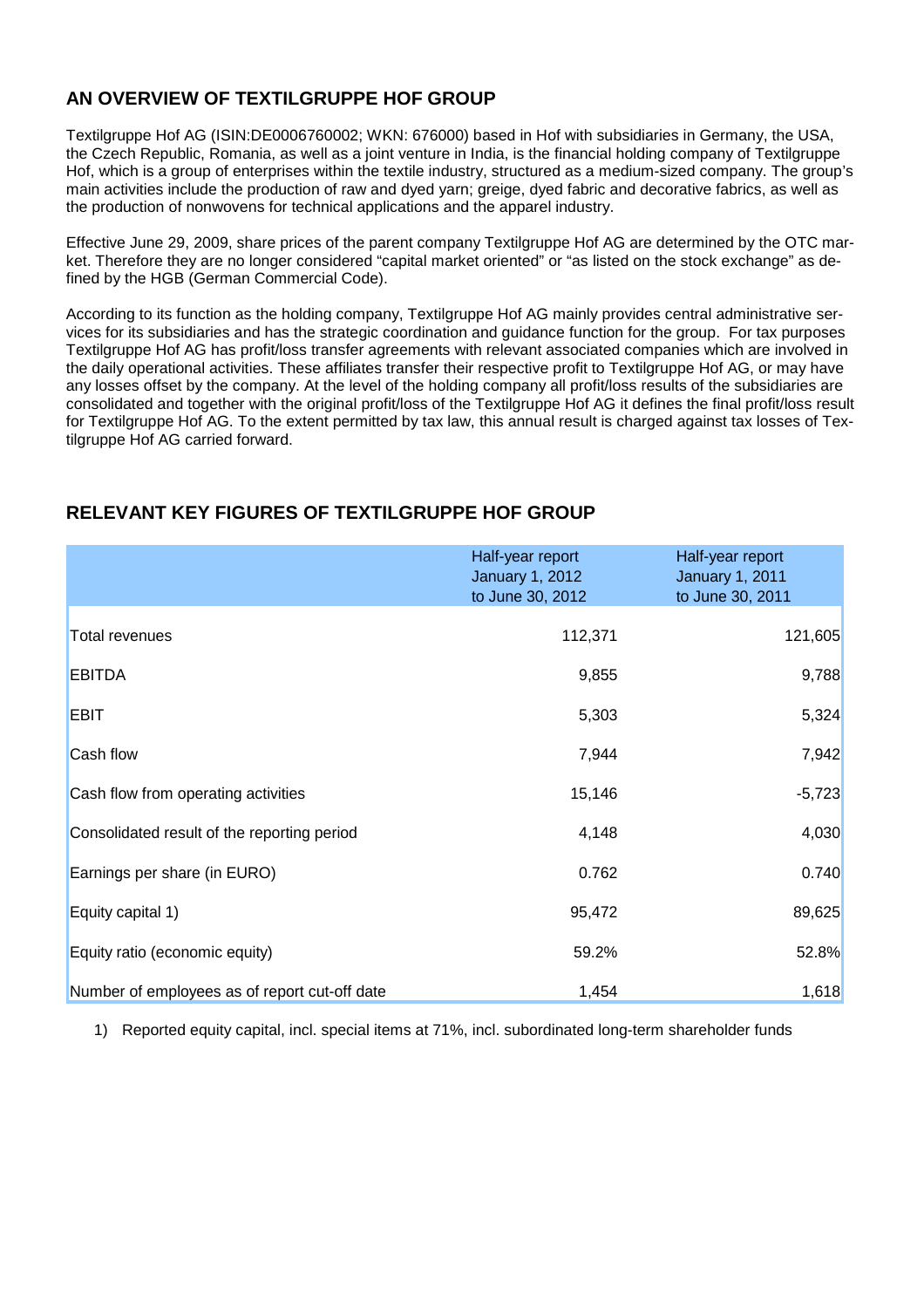#### **1. Business development and relevant business transactions for the first half of 2012**

During the first half of 2012, the growth rate in Germany, compared to forecasts, was well above expectations. Employment grew continuously despite intense concerns of economic gloom, resulting in further positive impulses for consumer confidence among private households. Due to the generally weak development of the global economy, warnings have been issued for Germany as well with respect to further potential economic slowdown in the second half of the year.

The favorably domestic economic development contributed to the positive business development of Textilgruppe Hof AG during the first quarter 2012. The second quarter however was somewhat subdued. The consolidated statement shows a decline in revenues due to considerably higher prices of the business unit **yarns & fabrics** at the reference period of the previous year as well as decreased sales of this business unit due to the reduction of production as a result of the planned closing of the spinning mill Schützenstraße which commenced in March 2012. The intent of the plant closure is to adjust the spinning mill capacity to altered market conditions. By concentrating the spinning production at one single Hof Garn GmbH mill and subsequently operating that plant at full capacity, advantageous cost conditions are again achievable.

The sales increase of the business unit **nonwovens** comes from all production facilities, whereas the most substantial growth was achieved by the US-American subsidiary Hof Textiles Inc. Further sales increase was curbed by limited production capacity. As a matter of fact, all production facilities of the business unit **nonwovens** have been operating at capacity; therefore an increase in sales may only be achieved by investing in additional production capacity at all plants. Rather high levels of operating capacity naturally account for optimal cost structures which are clearly reflected by the development of earnings. USD exchange rate gains contributed as well. However, those are consolidated at subgroup level as well as at the consolidated statement. The shareholding in the Indian joint venture Supreme Nonwovens Pvt. Ltd. has also developed very favorably. During the first half of 2012 an increase in sales of 11% was achieved, compared to the same period of the previous year, however, costs increased due to the devaluation of the Indian currency which impacted earnings. The business unit **nonwovens** is our most successful division. Its earnings performance was sufficient to offset charges, particularly those generated by the business unit **yarns & fabrics**. The consolidated subgroup result shows a profit of €5.5m up from €5.0m in the previous year, after consolidation of exchange rate gains (previous year: losses) and intercompany profits.

During the first quarter sales revenue of the business unit **yarns & fabrics** developed initially satisfactorily. However, when in March raw materials prices relapsed further after a brief recovery, sales dropped anew similarly to early summer of the previous year. Customers reduced releases and requested shorter lead times.

The two Hof Garn GmbH owned spinning mills were utilized only suboptimal. Therefore it was determined to close the oldest production base – Schützenstraße at Hof – and to combine the most advanced machines from both spinning mills at the by far more modern and cost effective spinning facility in Moschendorf. The process will be concluded by the end of this year. Subsequently we are expecting a significant improved cost structure due to higher capacity utilization, with the expectation that the spinning mill Hof Moschendorf will become profitable again based on today's economic conditions. Sales of Hof Garn GmbH for the first half of the year were 72% of previous year, mainly due to the overall market development and reduced production capacity. Shut-down costs are expected to be offset by expected proceeds from the sale of equipment, which means that the year 2012 will mostly be effected by unfavorable production conditions during most of the year. Sales revenue in all other domestic spinning companies declined relatively severely as well, however, all mills generated positive financial results. The basic economical conditions for Hof Weberei GmbH were similar to those at Hof Garn GmbH. Sales decreased by an expected rate of 10% due to a reduction of production capacity and an increase in shifts on the other hand. This measure reduces a portion of the fixed costs. Hof Weberei GmbH performance is in line with prior year figures at a loss of €0.3m. The entire business unit **yarns & fabrics** posted a total loss of €1.0m in comparison to the previous year deficit of €0.3m. This result already includes parts of the shut-down costs, whereas no meaningful proceeds from the sale of machines have been recorded by the report cut-off date. First significant proceeds from no longer needed and already sold spinning machines will take effect upon receipt of funds during the second half of the year. We do not anticipate any extraordinary costs for the second half of the year, such as the substantial impairment losses of the year 2011. The expected loss for the business unit will be considerably lower than in 2011.

Effected by weaker business environment during second quarter our smallest business unit **home deco** has not yet shown any improvement. The division recorded a decline in domestic sales, however, a slight increase for its international business. Continuing in 2012, this business unit is effected by structural changes in global competition. While sales volume remained almost the same, the decline in domestic sales was mainly impacted by pricing, whereas the rather big decline of export volume was mostly offset by price increases. However, by regions the developments were completely different : exports in Western Europe experienced a sharp downturn, however sales in Russia increased at favorable prices. Domestic sales decreased by 2.3% compared to last year while export sales increased by 1.3%. This year this business unit reports a profit of €0.2m versus a loss of €0.5m last year.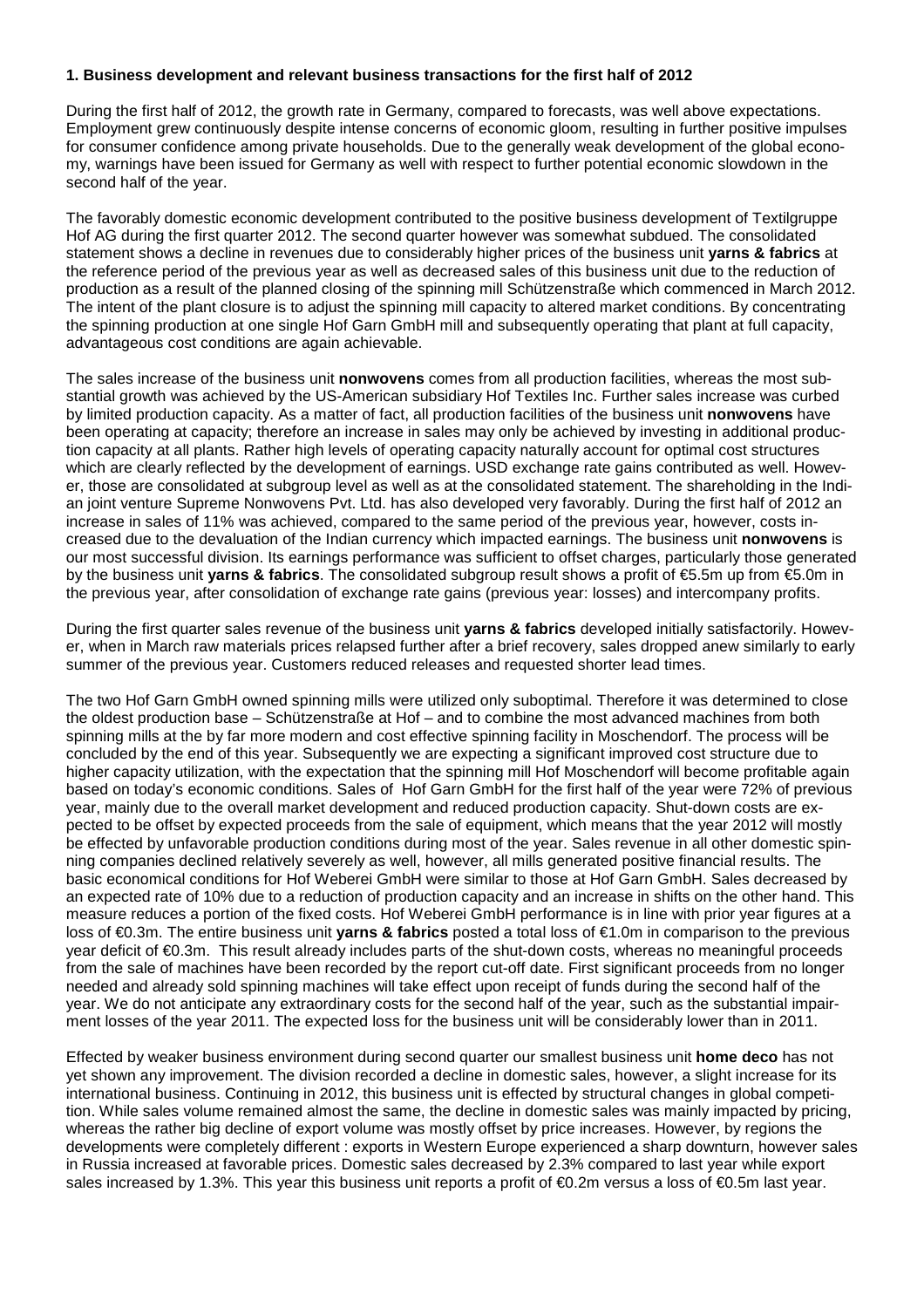Based on our medium-term forecasts we are expecting improved results, however not at the pre economic crisis level.

The **holding** together with the **real estate** unit reflect a solid performance. Solely the variability and the recharging of capital costs for the individual years resulted in slight fluctuations of results. Due to the **holding's** increasing capital costs the interest balance for borrowed capital costs and recharged cash-pool interest has deteriorated by €0.1m compared to the previous year. In addition, due to the significant increase in taxable profits of the controlled companies it was necessary to make a provision for tax on income of €0.3m. Accordingly, the result - prior to the profit/loss transfer from its affiliates - has changed from a loss of  $\epsilon 0.4$ m in the previous year to a loss of  $\epsilon 0.8$ .

With respect to the **group's profit and loss statement** last year's improvements of the cost structure mostly remained, although ratios of individual cost types with respect to operating performance impaired slightly due to the lower value of operating performance. It is essential though that the cost of materials ratio is no longer burdened by poor prices and impairment losses, so that an improvement by almost 4 points to 57.6% was recorded, compared to 61.5% of the previous year. Correspondingly the gross profit ratio has increased by 4 percentage points to 42.4%. The still highly favorable cost structure as follows: In terms of total revenue at total cost method (excluding other operating income) personnel costs are at 21.5% versus 20% last year. Depreciation has increased to 4.1% from 3.6%, and other operating expenses less other operating income have increased again to 11% from 10% of the previous year. In a long-term comparison these are still very solid cost structures. The calculated change of these relations is essentially due to the lower "total revenue". The decline in total revenue is mainly due to drastic price decreases, particularly with respect to cotton, and the resulting lower sales prices.

The improvement of gross profit, together with still favorable cost structures due to a high level of capacity utilization have provided for results exceeding last year's. Profit for ordinary operating activities has increased to €4.9m from €4.6m. Due to higher taxes the net income of the group has improved only by €0.1m to €4.1m.

During the same period last year, the increased raw materials prices, mainly for natural fibers, led to an inventory value increase, however, as expected the increase in inventory value reversed during the first half of 2012. Compared to values recorded on January 1, 2012, inventories have diminished by €6.1m, and compared to those recorded on June 30, 2011 even by €12.6m.

The successful reduction in inventories in recent years continues in 2012, after a brief break in 2011. The resulting inflow of funds benefits the very strong financial standing.

Typically the accounts receivables are in accordance with relating sales figures. This essentially means that if sales increase by a certain percentage, then the receivables, assuming the same payment behavior, will increase to the same extent. At the cut-off date of June 30, 2012, this correlation was not noted. Compared to December 31, 2011 figures, receivables have not decreased, but have increased by €1.3m. However, compared to June 30, 2011 figures, receivables have actually decreased by €3.5m. The reason for the increase in receivables during the first half of this year is that sales took a severe plunge during the second half of 2011 while increasing again nicely during the first quarter 2012.

The **EBITDA** for Textilgruppe Hof during the first six months remained the same at €9.9m compared to previous year. The same holds true for the **EBIT** which has remained stable at €5.3m.

#### **2. Employees**

The number of employees has decreased from 1,618 of the previous year to 1,448 as of June 30, 2012, mainly due to the closure of one of the spinning mills.

#### **3. Investments**

As of June 30, 2012, a total of €6.7m were invested. The main focus of investment of €5.8m was at the business unit **nonwovens**. This business unit shows the highest return of investment rate, having reached its capacity limits several times during the last two years. The expansion of the production facility of Techtex GmbH Vliesstoffe, which had commenced in 2011, is the main reason for the investment. We anticipate spending another €5.0m on investments during the second half of the year. Further investments are planned for major facility expansions over the next years. We are currently engaged with securing the financing for these substantial investments; contract conclusions should be imminent. Based on June 30, 2012 figures our liquidity situation has been extremely stable, allowing us to fund capital expenditures as planned for the second half of this year.

#### **4. Order situation**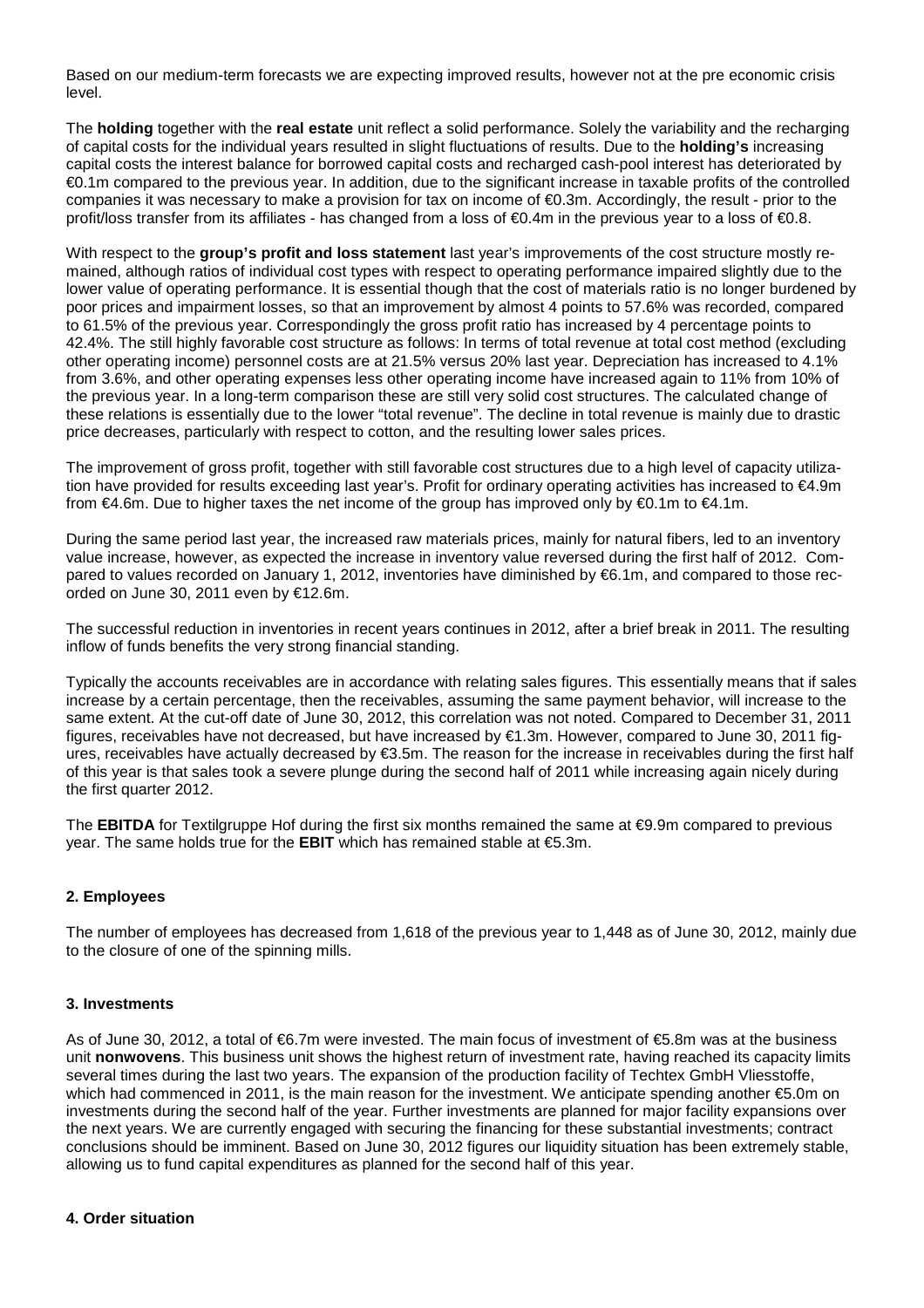As of the report cut-off date of June 30, 2012 the contractually confirmed order backlog for the group, particularly for **yarns & fabrics**, has amounted to €31.2m compared to an order backlog of €43.5m as of June 30 of the previous year. The lower order volume illustrates two things. Last year's high volume was due to supply uncertainties and the even higher pricing levels for cotton and other fibers. This year's lower order volume reflects the customers' order reservations as mentioned at the beginning, as well as the increase in placing orders on short notice.

#### **5. Company share**

The subscribed capital of Textilgruppe Hof AG amounts to €13,919,918.69 and is divided into 5,444,800 no-parvalue bearer shares, with one share representing one vote. One share represents a calculated share of €2.56 of the company's capital. In addition to the subscribed capital, the group has at its disposal capital reserves in the amount of €41,158 and retained earnings at €30,878. Net profit for the year of Textilgruppe Hof AG as of June 30, 2012 considering the half-year results was at €4,758. The company's total equity amounted to €90,714.

The following chart demonstrates the performance of our share's market price during the last 12 months



#### **6. Initiated reorganization measures**

The decision to shut-down one of the spinning mills in Hof, was based on declining markets within this area of the textile business. To-date the closure-process is on schedule. We do not expect any noteworthy impairment of earnings for Textilgruppe group in 2012. For the second half of the year we presume that the solid foundation which has been laid during the first half of the year will not be burdened by any extraordinary decline in earnings, such as the massive devaluations during the previous year.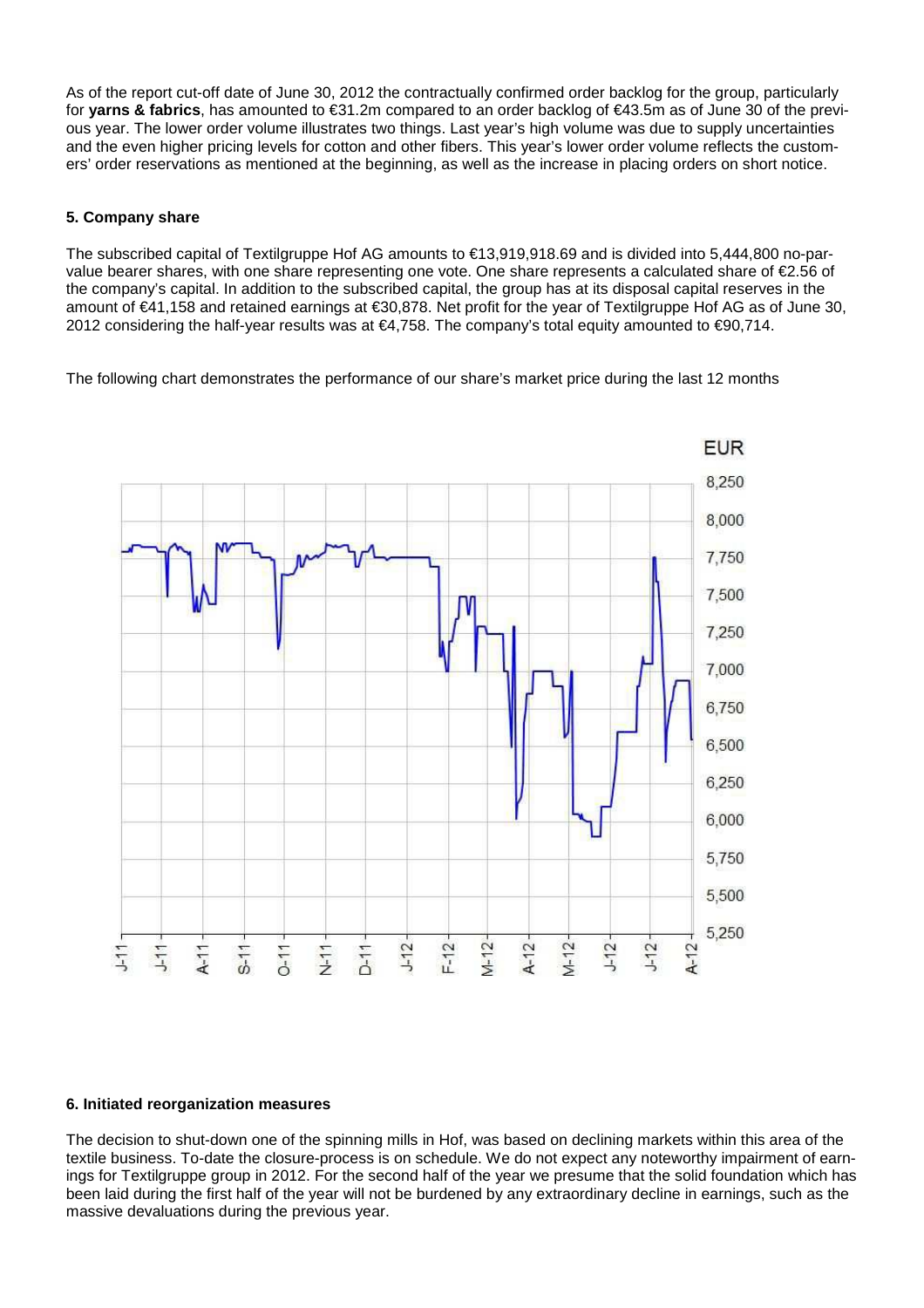Effective July 1, 2012 both companies within the business unit **nonwovens**, eswegee Vliesstoff GmbH and Techtex GmbH Vliesstoffe, were, as a first step, divided into a production company and an administration & sales company. For the business unit **yarns & fabrics** this operational split will take effect on August 1, 2012. As a second step, effective January 1, 2013, the administrations & sales companies will be merged by business units, as far as no tax disadvantages are incurred. We have opted for this reorganization of our operational business units with the following intent: step one, the separation of production from administration & sales is expected to yield a higher level of cost transparency, enabling for most advantageous decision-making with respect to in-house production or outsourcing, if applicable. Step two, merging the administrations & sales divisions, is anticipated to generate further synergies. These synergies will arise from avoiding "multiple costs" (cost redundancies) as well as gaining significantly broader market access for select divisions within a business unit. In the future the business unit's entire product spectrum shall be made available to all customers from a single source.

#### **7. Supplementary report**

Since the second quarter 2012 our relevant markets have slightly settled down. We attribute this primarily to fears stirred up in the industry, fueled by frequent announcements of economic downturns and recessions in other EUcountries. Recently the continuously increasing surplus of business information and an immense number of economic research institutes outdoing each other's statements regarding future economic trends severely exacerbate the economic development in either direction. The multitude of scenarios about potential developments on account of the debt crisis in most countries having the Euro currency, are aggravating concerns further. It is currently not possible to assess how much the economy will react to this perturbance.

Particularly alarming in the medium-term is the future development of electricity costs. These costs are increasingly impairing our international competitiveness. We find it incomprehensible why politics permits for an economic sector, which already is considerably strained by international competition, to be further weakened by imposing costs for the energy system transformation under way. One would hope that our politicians will make a genuine attempt to tackle these issues in order to safeguard jobs in this economic sector. For the majority of the affected companies it is not a case of the so-called "old industry", on the contrary, they are all state-of-the-art and highly capitalintensive high-tech enterprises.

No events of particular significance which may materially affect Textilgruppe Hof group's business performance have occurred since the end of the reporting period.

Hof, September 2012

Textilgruppe Hof AG

Klaus Steger Volker Adrion (Chairman of the Board) (Member of the Board)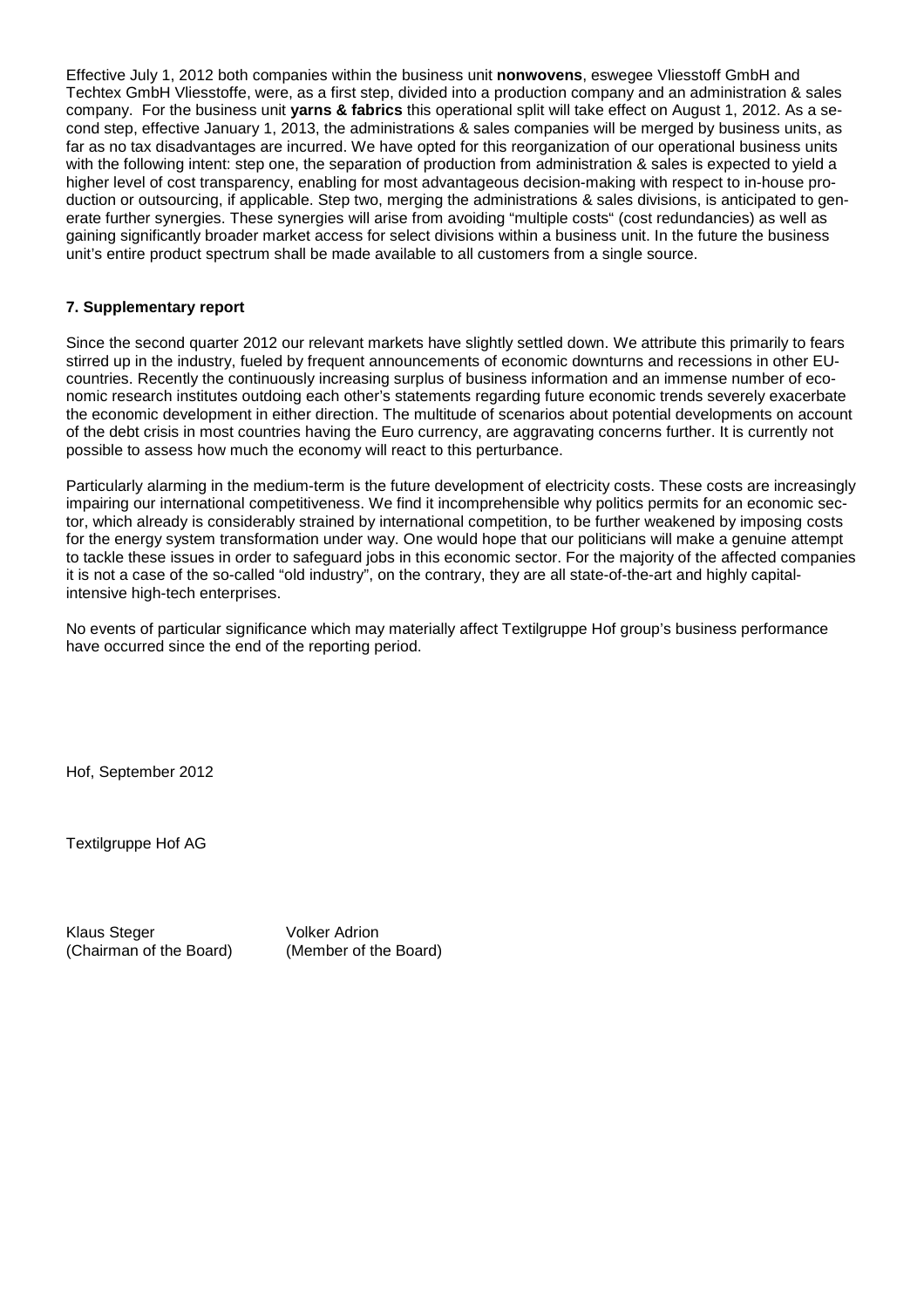# **Group Balance Sheet, dated June 30, 2012**

| Assets in 000's EURO                            | June 30, 2012      | Dec 31, 2011       |
|-------------------------------------------------|--------------------|--------------------|
| <b>A. FIXED ASSETS</b>                          |                    |                    |
|                                                 |                    |                    |
| Intangible assets                               | 292                | 215                |
| Tangible assets                                 | 63,495             | 61,825             |
| <b>Financial assets</b>                         | 6,785              | 6,962              |
|                                                 | 70,572             | 69,002             |
| <b>B. CURRENT ASSETS</b>                        |                    |                    |
| Inventories                                     | 51,739             | 57,790             |
| Receivables and other assets                    | 30,152             | 28,842             |
| Liquid assets                                   | 7,011              | 2,452              |
|                                                 | 88,902             | 89,084             |
|                                                 |                    |                    |
| <b>C. PREPAID EXPENSES</b>                      | 570                | 469                |
| <b>D. DEFERRED TAX ON ASSETS</b>                | 1,309              | 1,309              |
| <b>Total assets</b>                             | 161,353            | 159,864            |
|                                                 |                    |                    |
| Equity and Liabilities in 000's EURO            | June 30, 2012      | Dec 31, 2011       |
|                                                 |                    |                    |
| <b>A. EQUITY</b>                                |                    |                    |
| I. Subscribed capital                           | 13,920             | 13,920             |
| II. Capital reserve<br>III. Revenue reserve     | 41,158             | 41,158             |
| IV. Equity difference from currency translation | 27,917<br>$-2,021$ | 27,917<br>$-2,124$ |
| V. Accumulated net loss                         | $-4,886$           | $-9,034$           |
|                                                 | 76,088             | 71,837             |
|                                                 |                    |                    |
| <b>B. DEFERRED INVESTMENT</b>                   |                    |                    |
| <b>SUBSIDIES AND GRANTS</b>                     | 3,358              | 3,726              |
| <b>C. SHAREHOLDER LOAN</b>                      | 14,000             | 14,000             |
| <b>D. ACCRUALS</b>                              | 20,317             | 21,943             |
| <b>E. LIABILITIES</b>                           | 47,544             | 48,310             |
| <b>F. DEFERRED TAX LIABILITIES</b>              | 46                 | 48                 |
| <b>Total liabilities</b>                        | 161,353            | 159,864            |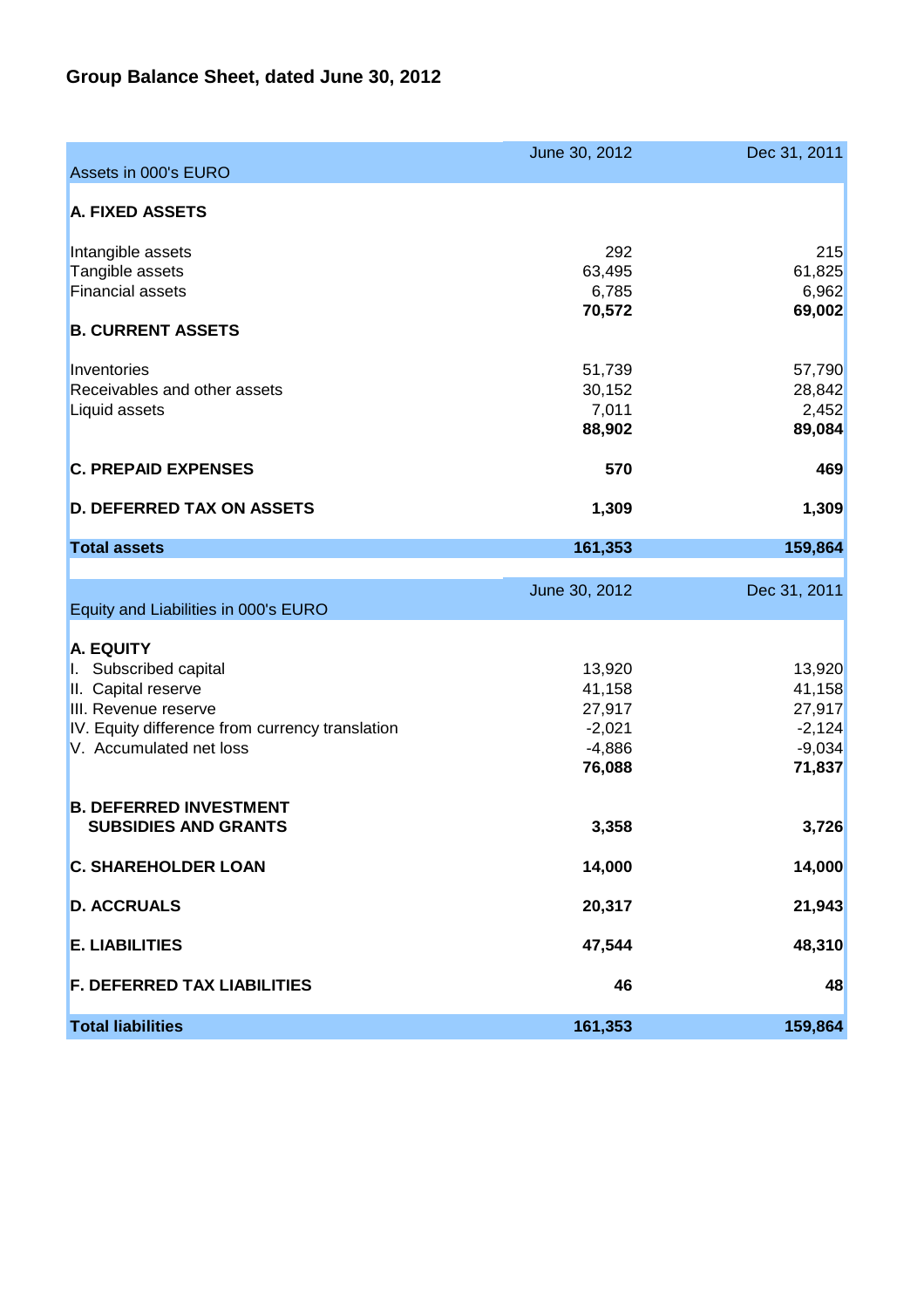# **Group Profit and Loss Statement**

|                                            | <b>January 1, 2012</b> | <b>January 1, 2011</b> |
|--------------------------------------------|------------------------|------------------------|
| in 000's EURO                              | to June 30, 2012       | to June 30, 2011       |
|                                            |                        |                        |
| Sales                                      | 112,371                | 121,605                |
| Changes in inventories                     | $-2,456$               | 3,234                  |
| Internally produced and capitalized assets | 28                     | 11                     |
| <b>Total revenue</b>                       | 109,943                | 124,850                |
| Other operating income                     | 1,501                  | 1,482                  |
| Cost of materials                          | 63,290                 | 76,813                 |
| <b>Gross profit</b>                        | 48,154                 | 49,519                 |
| Personnel costs                            | 23,664                 | 24,300                 |
| Depreciation and amortization              | 4,555                  | 4,463                  |
| Other operating expenses                   | 13,655                 | 14,352                 |
| <b>Operating profit</b>                    | 6,280                  | 6,404                  |
| Income from investments                    | 152                    |                        |
| <b>Financial result</b>                    | $-1,558$               | $-1,788$               |
| <b>Profit ordinary business activities</b> | 4,874                  | 4,616                  |
| Income tax                                 | 467                    | 200                    |
| Other taxes                                | 259                    | 386                    |
| <b>Net income</b>                          | 4,148                  | 4,030                  |
| Earnings per share in $\epsilon$           | 0.74                   | 0.74                   |
| Number of no-par shares in circulation     | 5,444,800              | 5,444,800              |

# **Group Statement of Changes in Equity**

| Subscribed<br>capital | Capital<br>reserves | Retained<br>earnings | <b>Equity differ-</b><br>ence from<br>currency<br>translation | Accumu-<br>lated<br>net loss | Total             |
|-----------------------|---------------------|----------------------|---------------------------------------------------------------|------------------------------|-------------------|
| 13,920                | 41,158              |                      | $-2.333$<br>$-538$                                            | $-13,560$                    | 66,167<br>$-538$  |
| 13,920                | 41,158              |                      | $-2,871$                                                      | 4,030<br>$-9,530$            | 4,030<br>69,659   |
| 13,920                | 41,158              | 27,917               | $-2,124$                                                      | $-9,034$                     | 71,837            |
|                       |                     |                      | 103                                                           |                              | 103               |
|                       |                     |                      |                                                               |                              | 4,148<br>76,088   |
|                       | 13,920              | 41,158               | 27,917                                                        | 26,982<br>26,982<br>$-2.021$ | 4,148<br>$-4,886$ |